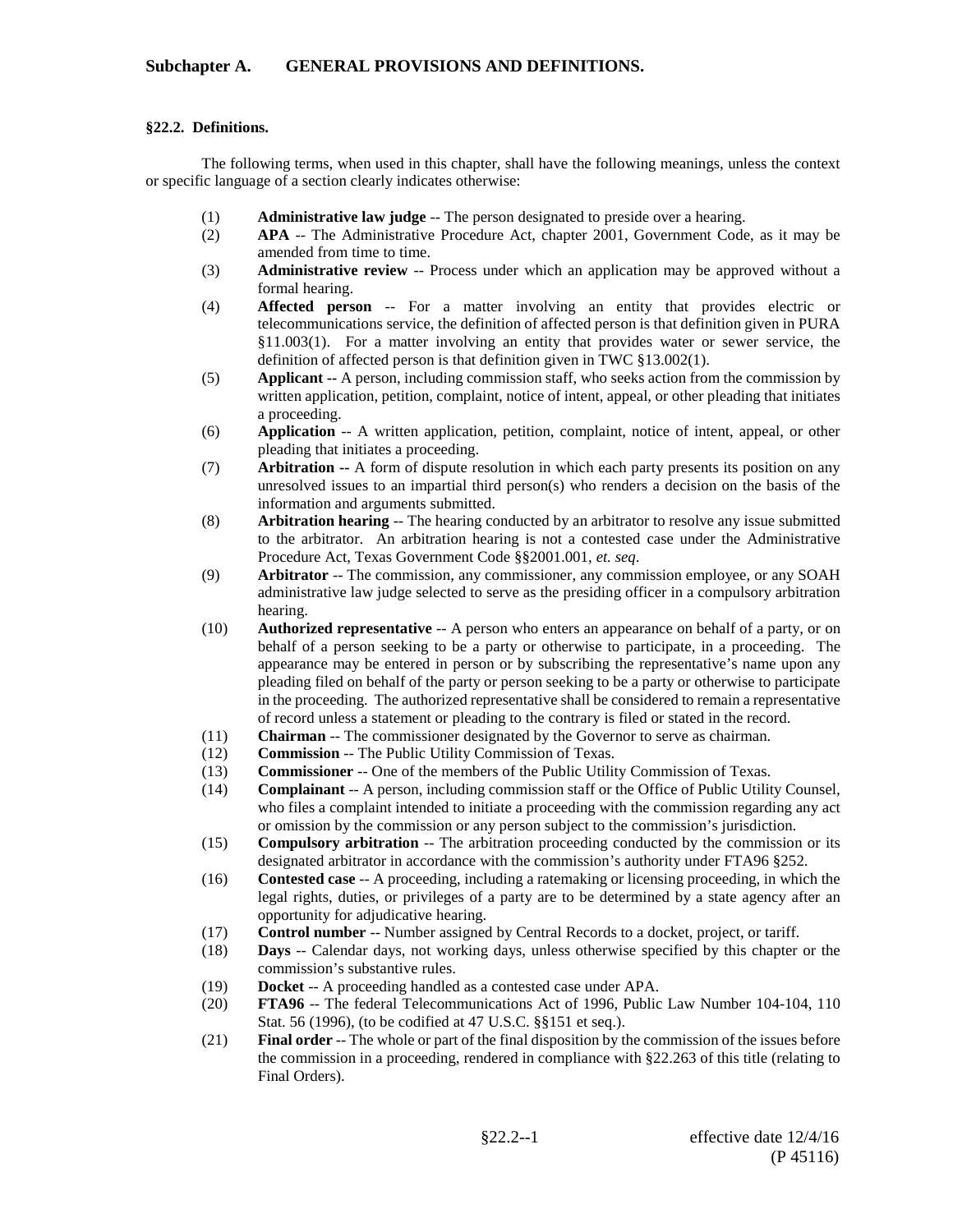- (22) **Financial interest** -- Any legal or equitable interest, or any relationship as officer, director, trustee, advisor, or other active participant in the affairs of a party. An interest as a taxpayer, utility ratepayer, or cooperative member is not a financial interest. An interest a person holds indirectly by ownership of an interest in a retirement system, institution, or fund which in the normal course of business invests in diverse securities independently of that person's control is not a financial interest.
- (23) **Hearing** -- Any proceeding at which evidence is taken on the merits of the matters at issue, not including prehearing conferences.
- (24) **Hearing day** -- A day of hearing when the merits of a proceeding are considered at the hearing on the merits, a final order meeting, or a regional hearing.
- (25) **Intervenor** -- A person, other than the applicant, respondent, or the commission staff representing the public interest, who is permitted by this chapter or by ruling of the presiding officer, to become a party to a proceeding.
- (26) **Licensing proceeding** -- Any proceeding respecting the granting, denial, renewal, revocation, suspension, annulment, withdrawal, or amendment of a license, including a proceeding regarding a notice of intent to build a new electric generating unit.
- (27) **Major rate proceeding** -- Any proceeding filed under PURA, §§36.101 36.111, 36.201- 36.203 and 36.205 or §§51.009, 53.101 - 53.113, 53.201 and 53.202 involving an increase in rates which would increase the aggregate revenues of the applicant more than the greater of \$100,000 or 2.5%. In addition, a major rate proceeding is any rate proceeding initiated under PURA, §§36.151 - 36.156 or §53.151 and §53.152 in which the respondent utility is directed to file a rate filing package. For water and sewer utilities, a rate filing package filed under TWC §13.187 is a major rate proceeding.
- (28) **Mediation** -- A voluntary form of dispute resolution in which an impartial person facilitates communication between parties to promote negotiation and settlement of disputed issues.
- (29) **Municipality** -- A city, incorporated village, or town, existing, created, or organized under the general, home-rule, or special laws of Texas. A municipality is a *person* as defined in this section.
- (30) **Party** -- A party under subchapter F of this chapter (relating to Parties).
- (31) **Person** -- An individual, partnership, corporation, association, governmental subdivision, entity, or public or private organization.
- (32) **Pleading** -- A written document submitted by a party, or a person seeking to participate in a proceeding, setting forth allegations of fact, claims, requests for relief, legal argument, and/or other matters relating to a proceeding.
- (33) **Prehearing conference** -- Any conference or meeting of the parties, prior to the hearing on the merits, on the record and presided over by the presiding officer.
- (34) **Presiding officer** -- The commission, any commissioner, or any hearings examiner or administrative law judge presiding over a proceeding or any portion thereof.
- (35) **Proceeding** -- Any hearing, investigation, inquiry or other fact-finding or decision-making procedure, including the denial of relief or the dismissal of a complaint, conducted by the commission or the utility division of SOAH.
- (36) **Project** -- A rulemaking or other proceeding that is not a docket or a tariff.
- (37) **Protestor** -- A person who is not a party to the case who submits oral or written comments. A person classified as a protestor does not have rights to participate in a proceeding other than by providing oral or written comments.
- (38) **PURA** -- The Public Utility Regulatory Act, Texas Utilities Code, Title 2, as it may be amended from time to time.
- (39) **PWS** -- Public Water System**.**
- (40) **Relative** -- An individual (or spouse of an individual) who is related to the individual in issue (or the spouse of the individual in issue) within the second degree of consanguinity or relationship according to the civil law system.
- (41) **Respondent** -- A person under the commission's jurisdiction against whom any complaint or appeal has been filed or who is under formal investigation by the commission.